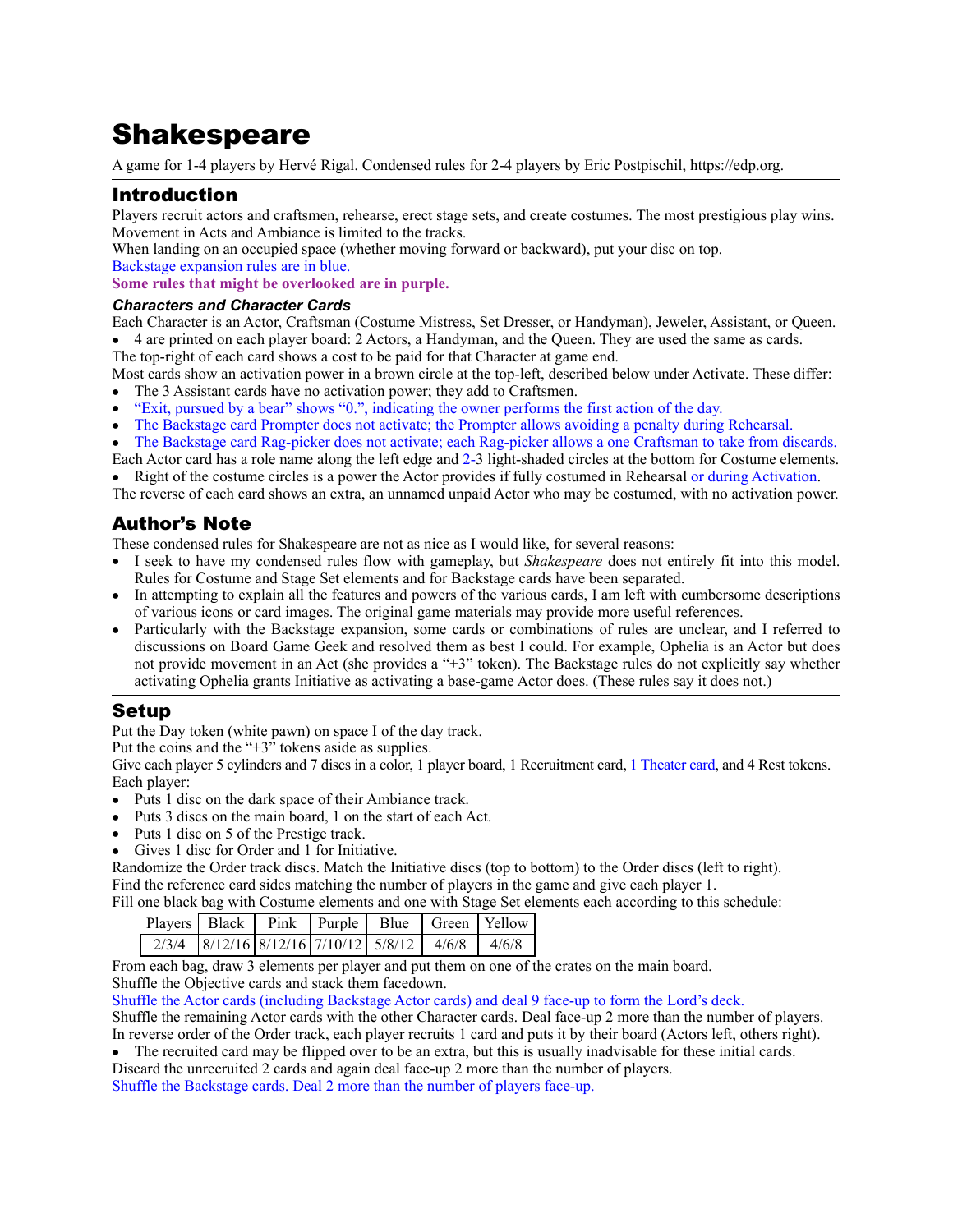## Play

Play 6 days, each proceeding through the phases below.

#### *Wager For Turn Order*

Each player bids 1-5 cylinders by placing them in a closed hand (also concealing their others). Reveal the bids.

Rearrange the Order track by bid, lowest to highest left to right. Players earlier in Initiative (higher) win ties.

- **Give the first player 1 Prestige point.**
- Move the discs off the Initiative track.

Put the cylinders you bid on your board, available for regular play.

Base game: Put unbid cylinders aside, to be unused this day. Backstage: Put unbid cylinders on the Backstage deck.

#### *Recruitment and Activation*

If a player has the "Exit, pursued by a bear" card, they take 1 action first. This does not affect their regular actions. Players take actions (recruit, activate, or use Backstage card) in rotation by Order track until all players have passed.

- Each player must play their Recruitment card before passing. In the base game, this means they must recruit.<br>• (The recruited Character may be turned into an extra. per Recruit below which has no cost)
	- (The recruited Character may be turned into an extra, per Recruit below, which has no cost.)
	- In the Backstage expansion, the Recruitment card may be used for a Backstage action.

#### **Recruit (once per day)**

Replace 1 displayed Character card with your Recruitment card.

Choose to keep the Character (to be paid at game end) or flip the card to the extra (free).

Put the card by your board, Actors on the left, extras and others on the right. The card may be used this day. **Activate** 

Move a cylinder from your board to 1 of your empty (no cylinder or Rest token) Characters (on a card or the board).

• **If you activate an Actor to move in an Act and your Initiative disc is not yet on the track, put it on the first empty space.** (This represents an actor rehearsing for the play.)

Perform the action(s) of that Character:

- Red, yellow, or blue quill: Move 1 space forward in Act I, II, or III, respectively.
- Shylock, Hermione, and Mercutio gain +1 quill when fully costumed (per "+" with quill by costume circles). • Black quill in a circle: Each other player moves back 1 space in the Act of their choice.
- White/black quill: Move forward/backward 1 space in any Act.
- Copper/silver/gold coin: Gain £1/£3/£5.
- White/red mask: Move 1 space forward/backward on your Ambiance track.
- Richard III's red mask is canceled if Richard III is fully costumed (per crossed-out mask by costume circles).
- Black mask: Each other player moves 1 space back on their Ambiance track.
- Circles or squares: Take and place elements per the *Costume and Stage Set Rules* in Additional Rules below.
	- $\Box$  (Jeweler): A Yellow element of either type.
	- or ■: A green (5) Costume or blue (4) Stage Set element, respectively.
	- ○ or □ with number: Non-Yellow Costume or Stage Set elements, respectively, up to indicated total.
	- ○+□ with number: Any combination of non-Yellow elements up to the indicated total value.
- Queen: Either take £4 or take 3 Objective cards, keep 1, and put the other 2 facedown under the deck. • Objective cards with a black-white mask are played at the start of Ambiance, not kept for game-end points.
- "+3" bonus token (Ophelia): Take a "+3" token from the supply.

• "0." (on the "Exit, pursued by a bear" card): No activation power. See *Recruitment and Activation* above.

## **Use a Backstage card**

Move 1 or more cylinders from the Backstage deck to an empty (no cylinders) face-up Backstage card.

• **You may also use your Recruitment card as 1 cylinder for this purpose, alone or with cylinders.**

Use the power of the Backstage card as indicated for the number of cylinders. See *Backstage Cards* below.

#### *Ambiance*

Any Initiative tokens not on the Initiative track are moved to the track in the order of the Order track.

- Objective cards with a black-white mask may be played at the start of Ambiance, after which they are discarded: • □+○ with "6": Take non-Yellow Stage Set and Costume elements from discards up to 6 total and play as usual.
- Yellow Stage Set/Costume element: Take 1 Yellow element from the discards and play as usual.
- 3 white masks: Move Ambiance forward 3 (stop at end of track).
- 3 quills (blue, yellow, red): Move forward 1 on each Act.

**For each purple Stage Set element left on the main board, each player moves their Ambiance back 1 space.**

Each player gains or loses something according to their Ambiance. From left to right, the spaces' effects are:

• Lose 1 Prestige, move back on 1 Act, nothing, gain £1, move forward on 1 Act, gain 1 Prestige.

Each player resets their Ambiance to its start position (the dark space).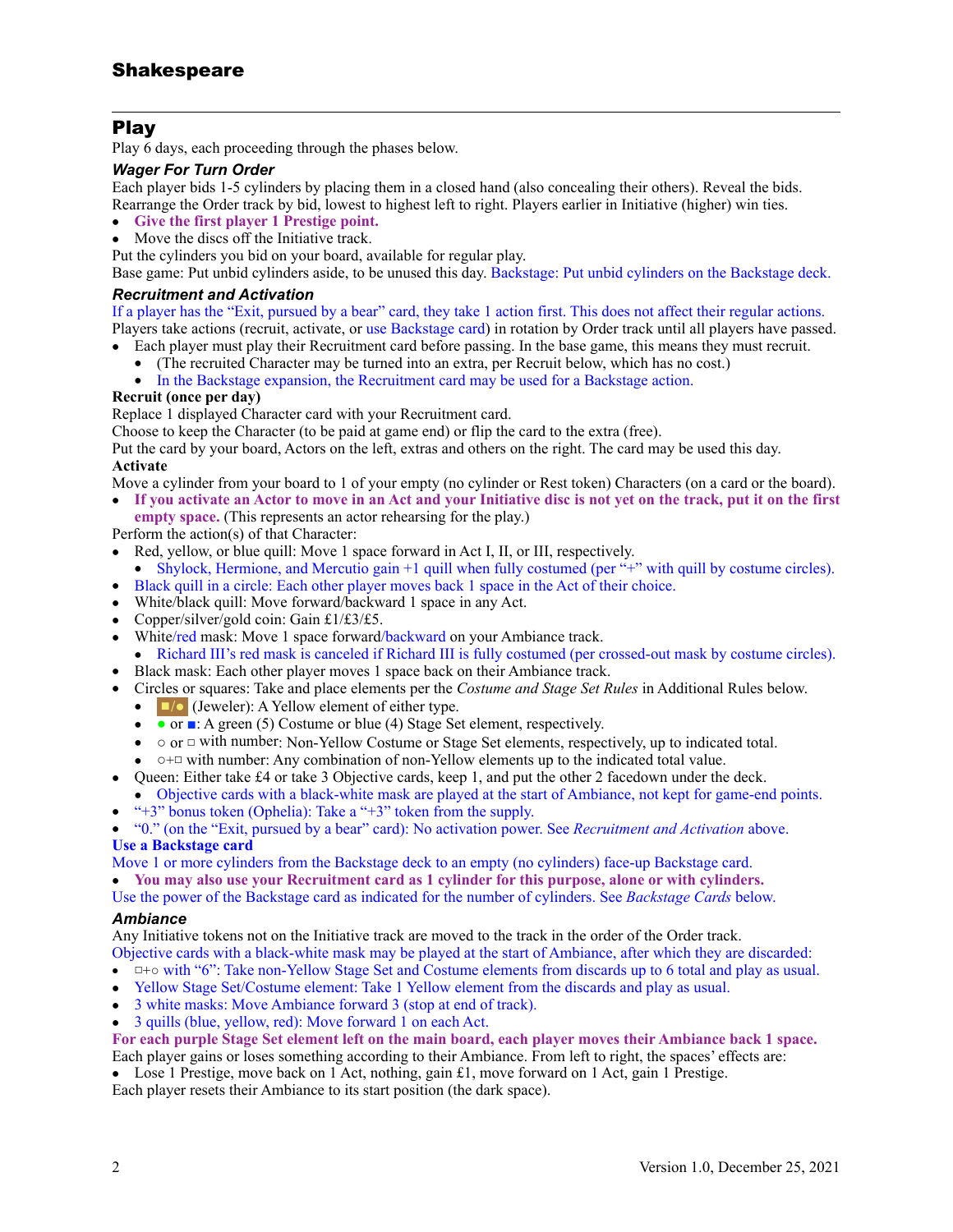### *Dress Rehearsal (days 4 and 6 only)*

In Initiative order, each player gains the rehearsal effect (bottom) of each Actor or extra with a complete costume:

- Extras and most Actors: For red/yellow/blue quills, move in specific Acts. For white quills, move in any Act.
- 2 copper coins (Viola): Gain £2.
- Candle (Hamlet): Gain 1 Prestige.
- "+" with quill: Not a rehearsal power. Gives additional quill for activation when fully costumed.
- Black quill in a circle (Caliban): Each other player moves back 1 space in the Act of their choice.
- Crossed-out coin (Mark Antony): Each other player loses £1.
- Crossed-out red mask (Richard III): Not a rehearsal power, cancels activation penalty (red mask).

• Objective card with "1/3" (Ghost): Take 3 Objective cards, keep 1, and put the other 2 facedown under the deck.

Score the Acts. In each Act, each player on the first 3 spaces loses 1 Prestige. Additionally:

- Act I (red): Each player who reached space  $5/7/10$  gains £1/£3/£5 (not cumulative).
- Act II (yellow): The leading player gains 2 Prestige, and the second player gains 1. (Lower in stack is ahead.)
- Prestige can be gained even if a player has not advanced past space 3 or advanced at all.
- Act III (blue): Each player who reached space  $6/8/10$  gains  $1/2/3$  Prestige (not cumulative).

#### *Maintenance (omit on last day)*

#### Recover Recruitment cards.

Discard unrecruited Characters. Deal 2 more than the number of players face-up. (Shuffle discards if needed.) Discard displayed Backstage cards. Deal 2 more than the number of players face-up. (Shuffle discards if needed.) Discard unclaimed Costume and Stage Set elements. For each, draw 3 per player from the bag and put on crates. Move Day token forward 1 space.

#### *Rest (omit on last day)*

Each player should do the following independently, without checking what other players are doing. Remove prior Rest tokens from characters, if any.

Put Rest tokens on all but one of the Characters with cylinders on them (including those printed on player board). Recover all cylinders from Characters and elsewhere (those put aside after bidding or used with Backstage cards).

## Game End

Reveal Objective cards. Score 0-3 points per card. If you have the fire-a-Character card, fire a Character now.

- Two-element costumes do not count toward the complete costumes objective.
- The Prompter and the Rag-picker (recruitable Backstage cards) count toward the non-actor character objective. Score 1 Prestige point for each Yellow element in your game area (in costumes or on the stage).

Score 1 Prestige point for each hat (from the Hatter Backstage card) where the hat and the element below it total 6. • The costume does not need to be complete and may be a 2-element or 3-element costume.

Pay your Characters (cheapest first). Lose 2 points per unpaid character.

The player with the most Prestige points wins. Ties are broken by leftover pounds.